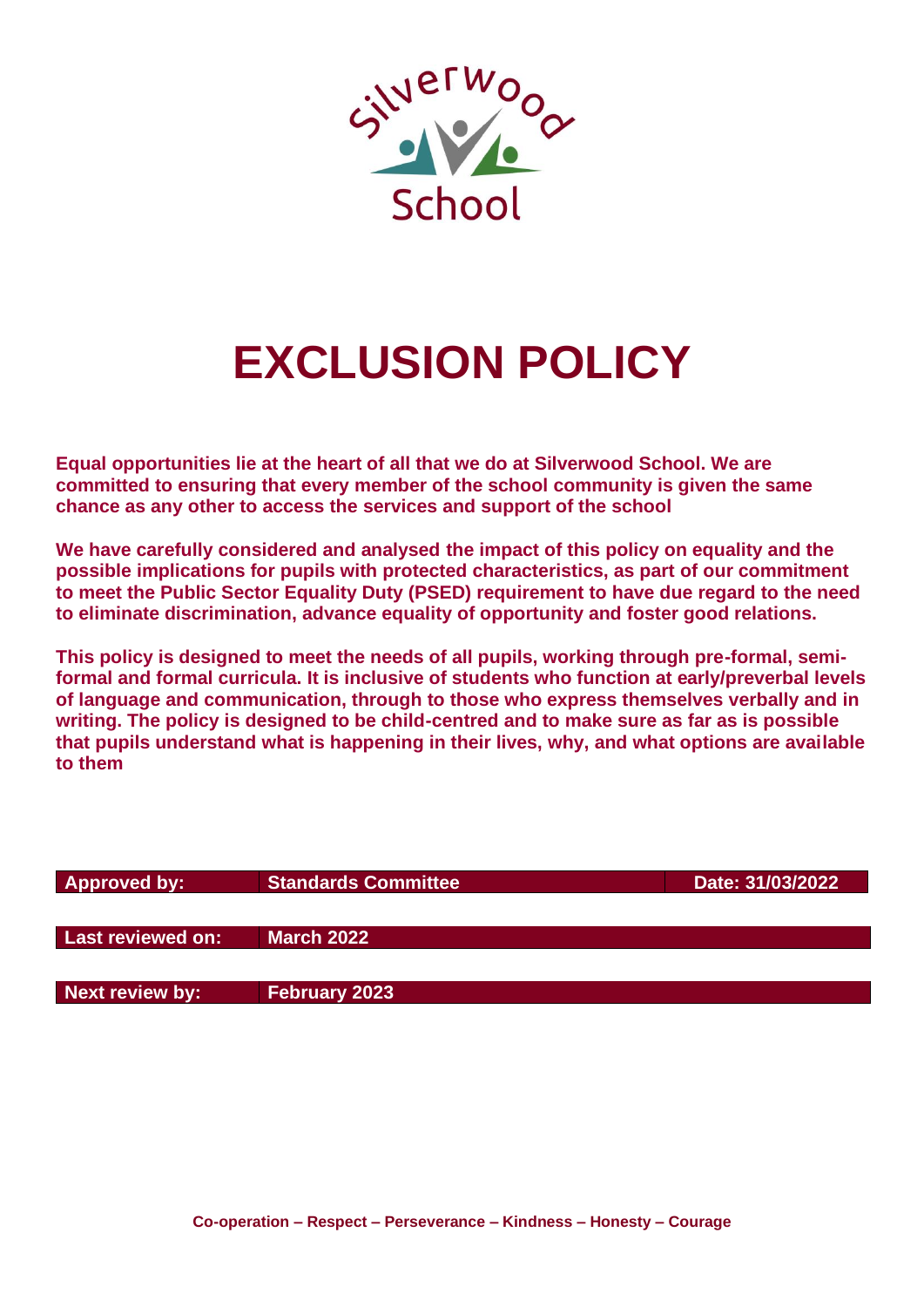## **1. Aims**

Our school aims to ensure that:

- The exclusions process is applied fairly and consistently
- The exclusions process is understood by governors, staff, parents (references to parents in this policy refers to all those with parental responsibility) and pupils
- Pupils in school are safe and happy
- Pupils do not become NEET (not in education, employment or training)

## **2. Legislation and statutory guidance**

This policy is based on statutory guidance from the Department for Education: [Exclusion from maintained](https://www.gov.uk/government/publications/school-exclusion)  [schools, academies and pupil referral units \(PRUs\) in England.](https://www.gov.uk/government/publications/school-exclusion)

It is based on the following legislation, which outline schools' powers to exclude pupils:

- Section 52 of the [Education Act 2002,](http://www.legislation.gov.uk/ukpga/2002/32/section/52) as amended by the [Education Act 2011](http://www.legislation.gov.uk/ukpga/2011/21/contents/enacted)
- [The School Discipline \(Pupil Exclusions and Reviews\) \(England\) Regulations 2012](http://www.legislation.gov.uk/uksi/2012/1033/made)
- Sections 64-68 of the [School Standards and Framework Act 1998](http://www.legislation.gov.uk/ukpga/1998/31)

In addition, the policy is based on:

- Part 7, chapter 2 of the [Education and Inspections Act 2006,](http://www.legislation.gov.uk/ukpga/2006/40/part/7/chapter/2) which looks at parental responsibility for excluded pupils
- Section 579 of the [Education Act 1996,](http://www.legislation.gov.uk/ukpga/1996/56/section/579) which defines 'school day'
- The [Education \(Provision of Full-Time Education for Excluded Pupils\) \(England\) Regulations 2007,](http://www.legislation.gov.uk/uksi/2007/1870/contents/made) as amended by [The Education \(Provision of Full-Time Education for Excluded Pupils\) \(England\)](http://www.legislation.gov.uk/uksi/2014/3216/contents/made)  [\(Amendment\) Regulations 2014](http://www.legislation.gov.uk/uksi/2014/3216/contents/made)

## **3. The decision to exclude**

Only the Executive Headteacher, or acting Executive Headteacher, can exclude a pupil from school. A permanent exclusion will be taken as a last resort.

Our school is aware that off-rolling is unlawful. Ofsted defines off-rolling as:

"…the practice of removing a pupil from the school roll without a formal, permanent exclusion or by encouraging a parent to remove their child from the school roll, when the removal is primarily in the interests of the school rather than in the best interests of the pupil."

We are committed to following all statutory exclusions procedures to ensure that every child receives an education in a safe and caring environment.

A decision to exclude a pupil will be taken only:

- In response to serious or persistent breaches of the school's behaviour policy, **and**
- If allowing the pupil to remain in school would seriously harm the education or welfare of others

Before deciding whether to exclude a pupil, either permanently or for a fixed period, the Executive Headteacher will:

- Consider all the relevant facts and evidence, including whether the incident(s) leading to the exclusion were provoked
- Allow the pupil to give their version of events
- Consider if the pupil has special educational needs (SEN)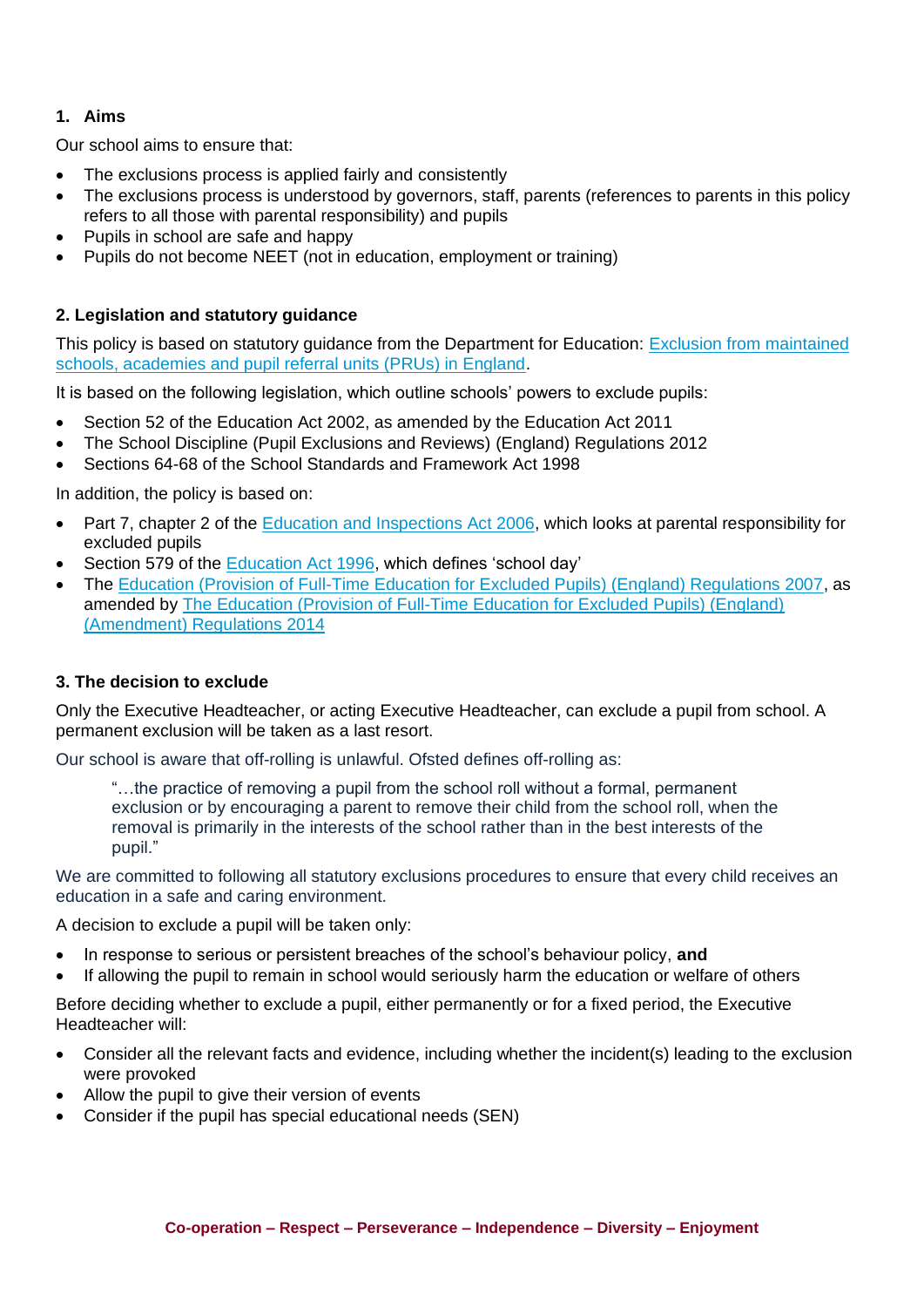# **4. Definition**

For the purposes of exclusions, school day is defined as any day on which there is a school session. Therefore, INSET or staff training days do not count as a school day.

## **5. Roles and responsibilities**

## **5.1 The Executive Headteacher**

## **Informing parents**

The Executive Headteacher will immediately provide the following information, in writing, to the parents of an excluded pupil:

- The reason(s) for the exclusion
- The length of a fixed-term exclusion or, for a permanent exclusion, the fact that it is permanent
- Information about parents' right to make representations about the exclusion to the governing board and how the pupil may be involved in this
- Where there is a legal requirement for the governing board to meet to consider the reinstatement of a pupil, and that parents have a right to attend a meeting, be represented at a meeting (at their own expense) and to bring a friend

The Executive Headteacher will also notify parents by the end of the afternoon session on the day their child is excluded that for the first 5 school days of an exclusion, or until the start date of any alternative provision where this is earlier, parents are legally required to ensure that their child is not present in a public place during school hours without a good reason. Parents may be given a fixed penalty notice or prosecuted if they fail to do this.

If alternative provision is being arranged, the following information will be included when notifying parents of an exclusion:

- The start date for any provision of full-time education that has been arranged
- The start and finish times of any such provision, including the times for morning and afternoon sessions, where relevant
- The address at which the provision will take place
- Any information required by the pupil to identify the person they should report to on the first day

Where this information on alternative provision is not reasonably ascertainable by the end of the afternoon session, it may be provided in a subsequent notice, but it will be provided no later than 48 hours before the provision is due to start. The only exception to this is where alternative provision is to be provided before the sixth day of an exclusion, in which case the information can be provided with less than 48 hours' notice with parents' consent.

## **Informing the governing board and local authority**

The Executive Headteacher will immediately notify the governing board and the local authority (LA) of:

- A permanent exclusion, including when a fixed-period exclusion is made permanent
- Exclusions which would result in the pupil being excluded for more than 5 school days (or more than 10 lunchtimes) in a term
- Exclusions which would result in the pupil missing a public examination

For a permanent exclusion, if the pupil lives outside the LA in which the school is located, the headteacher will also immediately inform the pupil's 'home authority' of the exclusion and the reason(s) for it without delay.

For all other exclusions, the Executive Headteacher will notify the governing board and LA once a term.

## **5.2 The governing board**

Responsibilities regarding exclusions is delegated to the Standards Committee of the Governing Board consisting of at least 3 governors.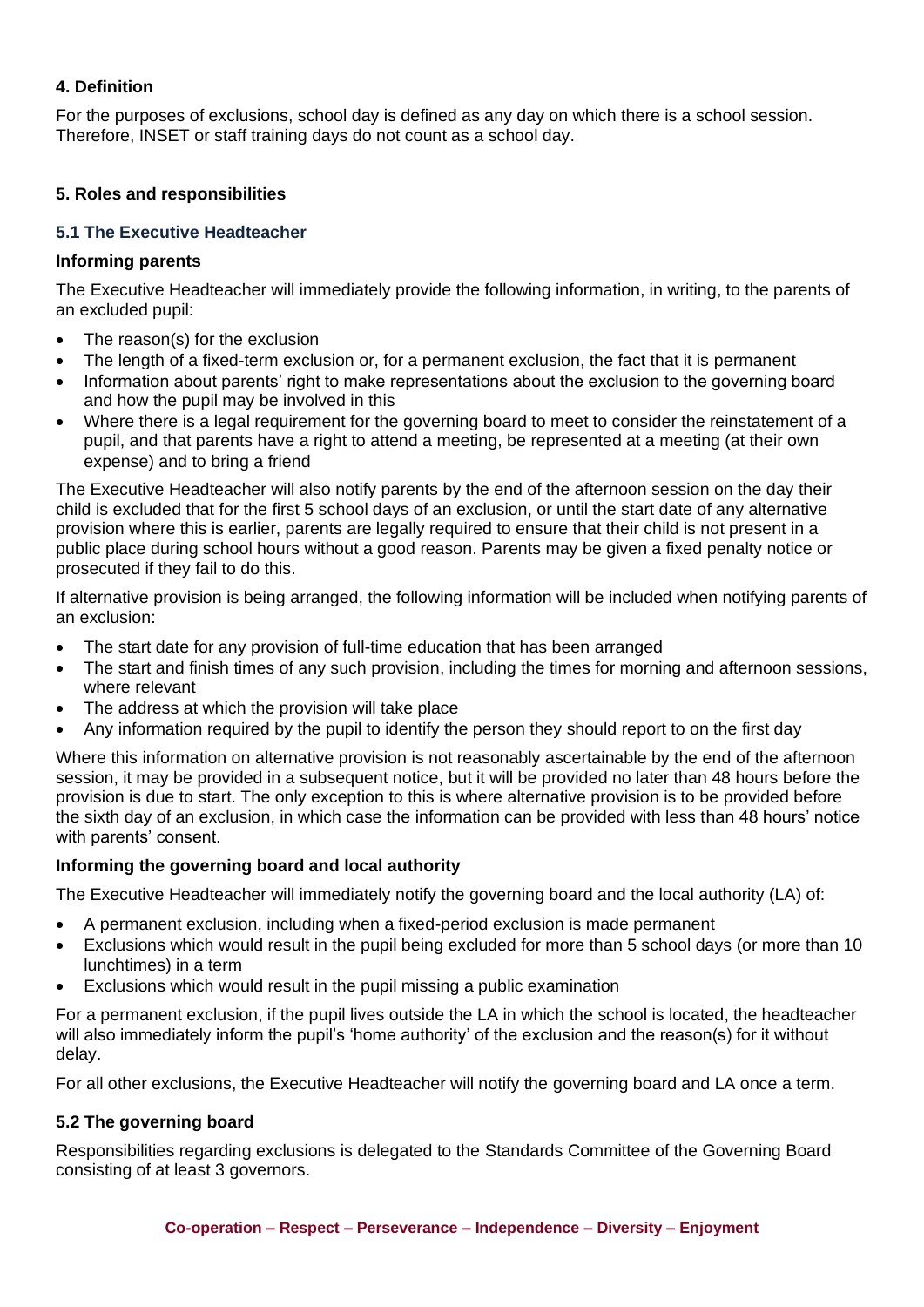The Standards Committee of the Governing Board has a duty to consider the reinstatement of an excluded pupil (see section 6).

The Governing Board has a duty to consider the reinstatement of an excluded pupil (see section 6)

Within 14 days of receipt of a request, the governing board will provide the secretary of state and the LA or pupil referral unit (PRU) with information about any exclusions in the last 12 months.

For a fixed-period exclusion of more than 5 school days, the governing board will arrange suitable full-time education for the pupil. This provision will begin no later than the sixth day of the exclusion.

Provision does not have to be arranged for pupils in the final year of compulsory education who do not have any further public examinations to sit.

# **5.3 The LA**

For permanent exclusions, the LA is responsible for arranging suitable full-time education to begin no later than the sixth day of the exclusion.

# **6. Considering the reinstatement of a pupil**

The Standards Committee of the Governing Board will consider the reinstatement of an excluded pupil within 15 school days of receiving the notice of the exclusion if:

- The exclusion is permanent
- It is a fixed-term exclusion which would bring the pupil's total number of school days of exclusion to more than 15 in a term
- It would result in a pupil missing a public examination

If requested to do so by parents, the Standards Committee of the Governing Board will consider the reinstatement of an excluded pupil within 50 school days of receiving notice of the exclusion if the pupil would be excluded from school for more than 5 school days, but less than 15, in a single term.

Where an exclusion would result in a pupil missing a public examination, the Standards Committee of the Governing Board will consider the reinstatement of the pupil before the date of the examination. If this is not practicable, the Chair of the Governing Board (or the vice-chair where the chair is unable to make this consideration) will consider the exclusion independently and decide whether or not to reinstate the pupil.

Standards Committee of the Governing Board can either:

- Decline to reinstate the pupil, or
- Direct the reinstatement of the pupil immediately, or on a particular date

In reaching a decision, the Standards Committee of the Governing Board will consider whether the exclusion was lawful, reasonable and procedurally fair and whether the Executive Headteacher followed their legal duties. They will decide whether or not a fact is true 'on the balance of probabilities', which differs from the criminal standard of 'beyond reasonable doubt', as well as any evidence that was presented in relation to the decision to exclude.

Minutes will be taken of the meeting, and a record of evidence considered kept. The outcome will also be recorded on the pupil's educational record.

The Standards Committee of the Governing Board will notify, in writing, the Executive Headteacher, parents and the LA of its decision, along with reasons for its decision, without delay.

Where an exclusion is permanent, The Standards Committee of the Governing Board decision will also include the following:

- The fact that it is permanent
- Notice of parents' right to ask for the decision to be reviewed by an independent review panel, and:
	- The date by which an application for an independent review must be made
	- The name and address to whom an application for a review should be submitted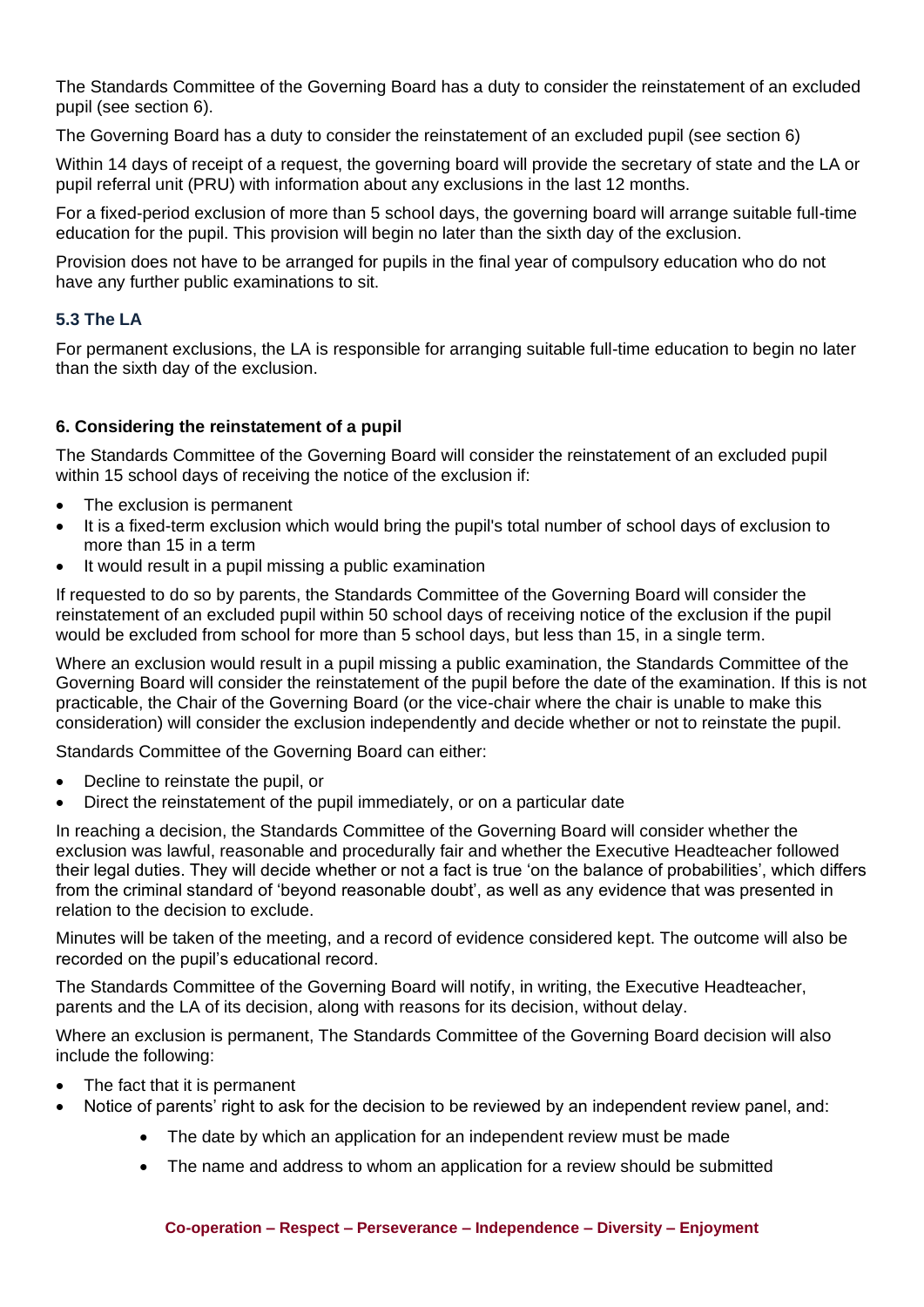- That any application should set out the grounds on which it is being made and that, where appropriate, reference to how the pupil's SEN are considered to be relevant to the exclusion
- That, regardless of whether the excluded pupil has recognised SEN, parents have a right to require the LA to appoint an SEN expert to attend the review
- Details of the role of the SEN expert and that there would be no cost to parents for this appointment
- That parents must make clear if they wish for an SEN expert to be appointed in any application for a review
- That parents may, at their own expense, appoint someone to make written and/or oral representations to the panel, and parents may also bring a friend to the review

That if parents believe that the exclusion has occurred as a result of discrimination, they may make a claim under the Equality Act 2010 to the first-tier tribunal (special educational needs and disability), in the case of disability discrimination, or the county court, in the case of other forms of discrimination. A claim of discrimination made under these routes should be lodged within 6 months of the date on which the discrimination is alleged to have taken place

## **7. An independent review**

If parents apply for an independent review, the LA will arrange for an independent panel to review the decision of the governing board not to reinstate a permanently excluded pupil.

Applications for an independent review must be made within 15 school days of notice being given to the parents by The Standards Committee of the Governing Board of its decision to not reinstate a pupil.

A panel of 3 or 5 members will be constituted with representatives from each of the categories below. Where a 5-member panel is constituted, 2 members will come from the school governors category and 2 members will come from the Executive Headteacher category.

A lay member to chair the panel who has not worked in any school in a paid capacity, disregarding any experience as a school governor or volunteer

School governors who have served as a governor for at least 12 consecutive months in the last 5 years, provided they have not been teachers or Executive Headteachers during this time

Executive Headteachers or individuals who have been an Executive Headteacher within the last 5 years

A person may not serve as a member of a review panel if they:

- Are a member of the LA, or governing board of the excluding school
- Are the Executive Headteacher of the excluding school, or have held this position in the last 5 years
- Are an employee of the LA, or the governing board, of the excluding school (unless they are employed as an Executive Headteacher at another school)
- Have, or at any time have had, any connection with the LA, school, governing board, parents or pupil, or the incident leading to the exclusion, which might reasonably be taken to raise doubts about their impartially
- Have not had the required training within the last 2 years (see appendix 1 for what training must cover)

A clerk will be appointed to the panel.

The independent panel will decide one of the following:

- Uphold the governing board's decision
- Recommend that the governing board reconsiders reinstatement
- Quash the governing board's decision and direct that they reconsider reinstatement (only when the decision is judged to be flawed)

The panel's decision can be decided by a majority vote. In the case of a tied decision, the chair has the casting vote.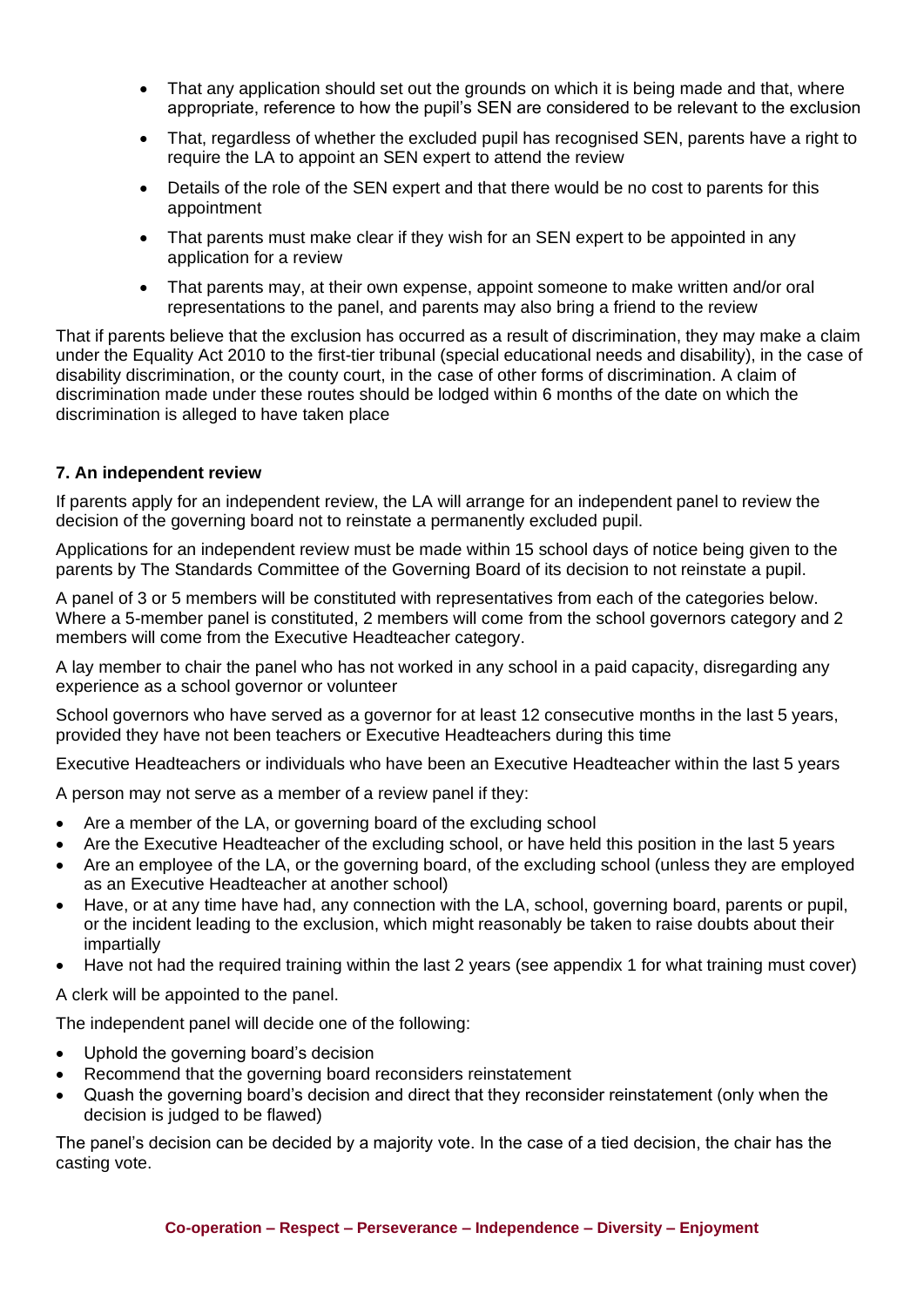## **8. School registers**

A pupil's name will be removed from the school admissions register if:

- 15 school days have passed since the parents were notified of the exclusion panel's decision to not reinstate the pupil and no application has been made for an independent review panel, or
- The parents have stated in writing that they will not be applying for an independent review panel

Where an application for an independent review has been made, the governing board will wait until that review has concluded before removing a pupil's name from the register.

Where alternative provision has been made for an excluded pupil and they attend it, code B (education offsite) or code D (dual registration) will be used on the attendance register.

Where excluded pupils are not attending alternative provision, code E (absent) will be used.

#### **9. Returning from a fixed-term exclusion**

Following a fixed-term exclusion, a re-integration meeting will be held involving the pupil, parents, a member of senior staff and other staff, where appropriate.

The following measures may be implemented when a pupil returns from a fixed-term exclusion:

- Agreeing a behaviour contract / plan
- The establishment of a specific / bespoke timetable to meet on-going / identified needs
- Agreement of an ongoing review process to track progress and change

#### **10. Monitoring arrangements**

The Executive Headteacher monitors the number of exclusions every term and reports back to the Standards Committee of the Governing Board. They also liaise with the local authority to ensure suitable full-time education for excluded pupils.

This policy will be reviewed by Executive Headteacher every two years. At every review, the policy will be shared with the Governing Board.

#### **11. Links with other policies**

This exclusions policy is linked to our

- **Behaviour policy**
- SEND policy and information report
- Safeguarding Policy